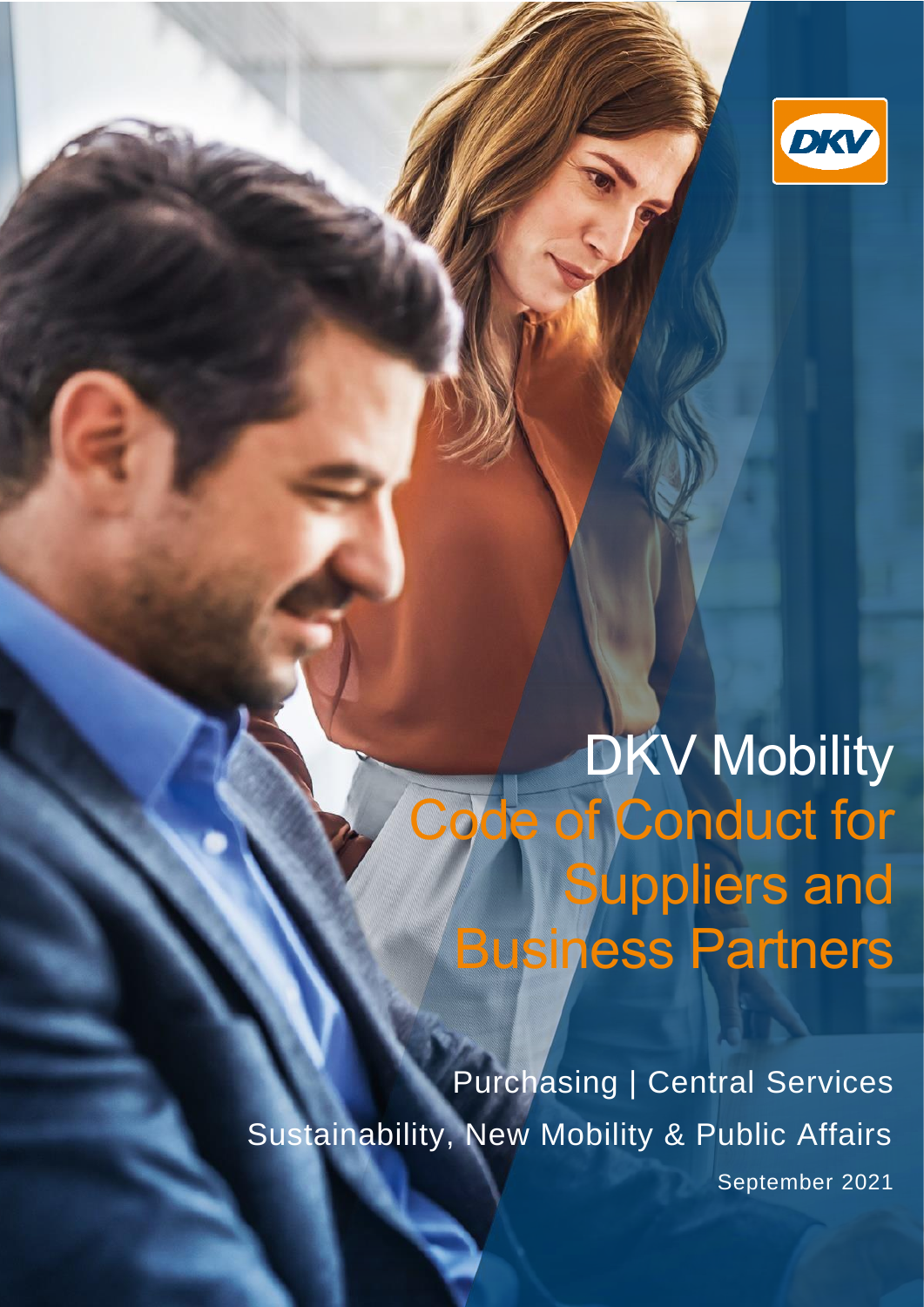### Preamble

As a responsible group of companies, DKV MOBILITY SERVICES Group (DMG) is committed to ethical, legally compliant and socially responsible corporate governance. We constantly strive to optimise the social and environmental conditions of our business activities.

The following principles are based on the principles of the UN Global Compact (UNGC), the United Nations Guiding Principles on Business and Human Rights and the agreements of the International Labour Organisation (ILO). It is understood that we conduct our business in compliance with laws, rules and regulations. The Code of Conduct sets out the moral and ethical values and requirements that DMG commits itself and its business partners to uphold. The Code of Conduct specifies our expectations regarding the attitude and behaviour of suppliers and business partners.

The principles are considered the basis for a successful business relationship between DMG and its suppliers and business partners. The suppliers / business partners undertake to comply with at least comparable standards and ensure that these are complied with. They shall provide self-disclosure upon request and make available all necessary documents. Business partners / suppliers shall inform DMG of any event that contradict this Code of Conduct.

We welcome the commitment of business partners / suppliers who take and implement initiatives and management systems in accordance with established industry standards in the areas of quality, occupational health and safety, environmental protection and social affairs, as well as strive for substitution with sustainable alternatives in procurement, insofar as this appears possible and economically sensible.

Business partners / suppliers must ensure compliance with the principles of conduct listed here in their own supply chains.

Ratingen, September 2021

Carsten Rübener Marc Erkens Head of Purchasing | Central Services Head of Sustainability, New Mobility &

Public Affairs

*We observe the applicable German General Equal Treatment Act (AGG). The texts below are for the most part in the masculine form of address. This is solely for better readability and is free of any form of inequality. We address all persons equally. For reasons of readability, no differentiation is made.*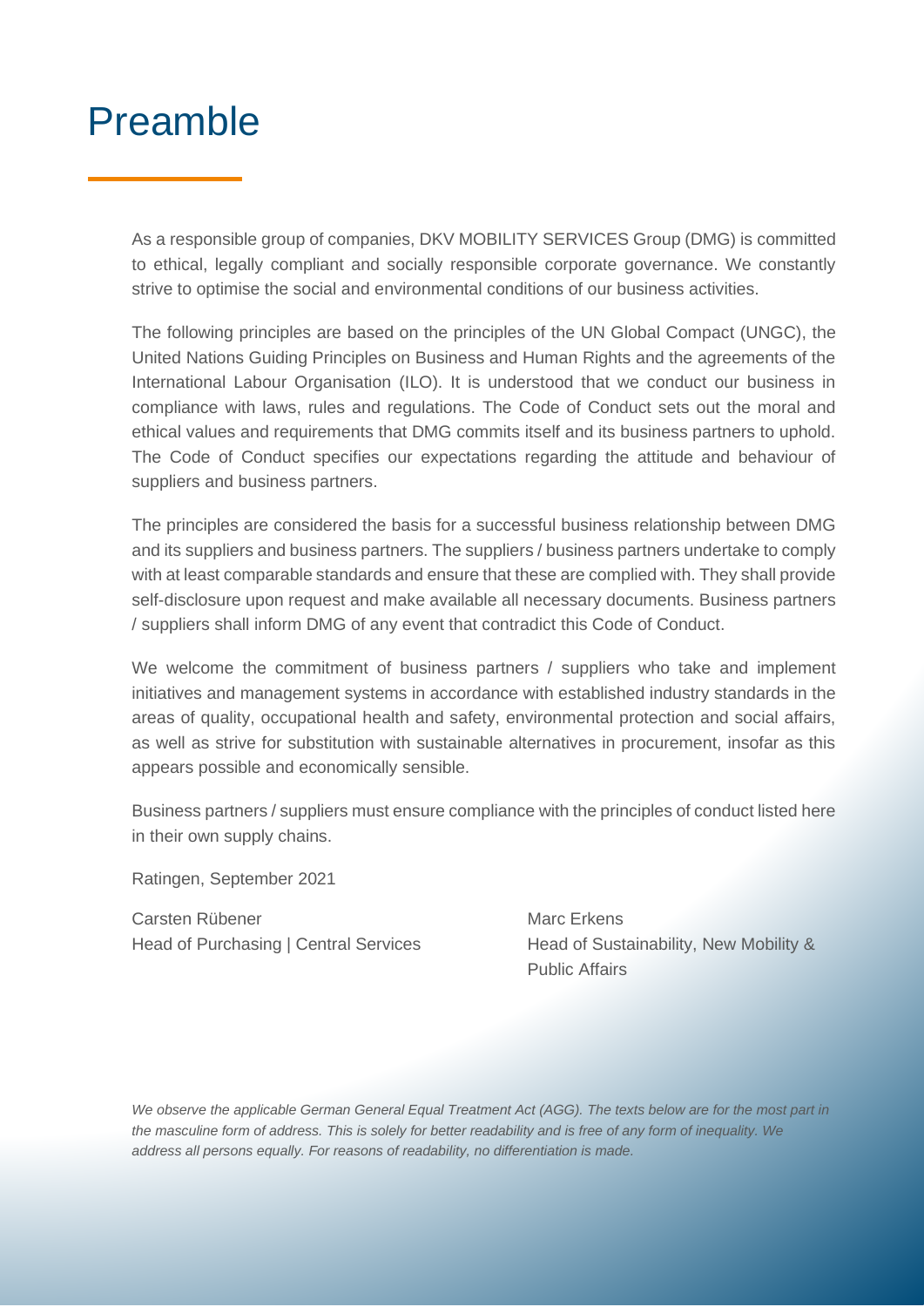

#### **COMPLIANCE WITH LAWS AND REGULATIONS**

The laws and regulations of the respective applicable jurisdictions shall be complied with. In the global context, compliance with the respective applicable export, customs and tax laws shall be ensured.

#### **NO CORRUPTION OR BRIBERY**

Business partners must not engage in any form of corruption or bribery when dealing with employees of DMG and its business partners.

### **PROTECTION OF CONFIDENTIAL INFORMATION**

Business partners shall use and protect any information in an appropriate manner. They must ensure that data worthy of protection is properly collected, processed, secured and deleted. The privacy of employees shall be protected. The business partners shall oblige their employees to protect business secrets. Confidential content may not be published, passed on to third parties or made available in any other way without authorisation.

### **FAIR COMPRTITION**

All business activities are subject to the rules of fair competition. Business partners shall comply with antitrust laws and acts against unfair competition. Conflicts of interest shall be avoided wherever possible. Where conflicts of interest cannot be avoided, they shall be actively disclosed, and mitigating measures taken.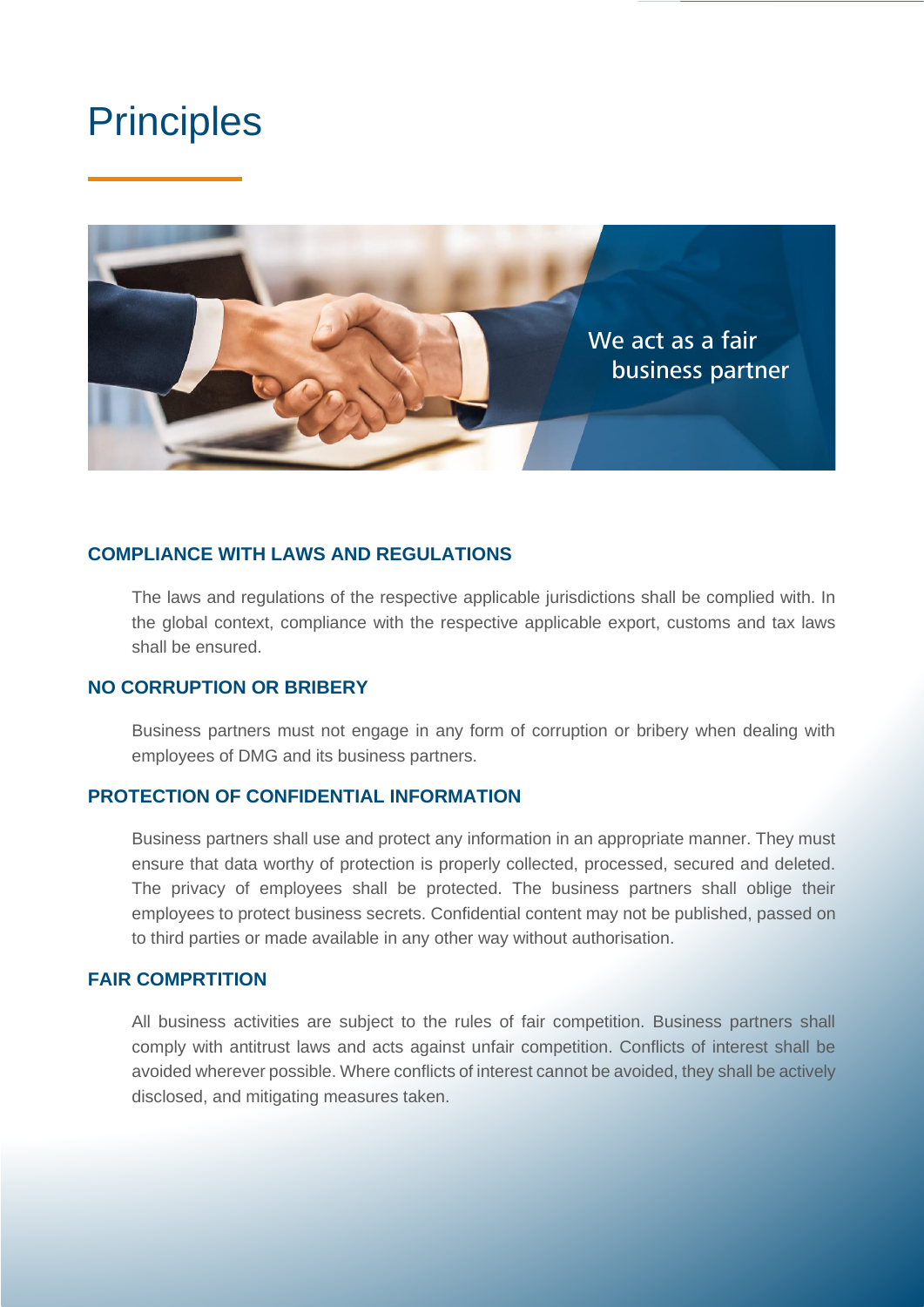

### **NO SUBCONTRACTING**

Our business partners / suppliers must ensure that the production of goods or the provision of services is not outsourced to partners or locations where the rules of conduct agreed in this policy are not or only partially respected.

### **NO DISCRIMINATION**

We do not tolerate discrimination in business relationships and interactions or harassment in the work environment based on gender, age, religion, caste, birth, social background, disability, ethnic or national origin, nationality, membership in employee organisations, including trade unions, political membership or opinion, sexual orientation, family responsibilities, marital status or any other situation that could lead to discrimination.

### **NO FORCED LABOUR**

Business partners / suppliers shall not use or promote servitude, forced or compulsory labour, slavery, human trafficking or involuntary labour of any kind. They shall not make employment conditional on the surrender of the worker's passport or work permit.

### **NO CHILD LABOUR**

Child labour is prohibited. No employees may be employed who do not have a minimum age of 15 years. In countries covered by the developing country exemption under ILO Convention 138, the minimum age may be reduced to 14 years.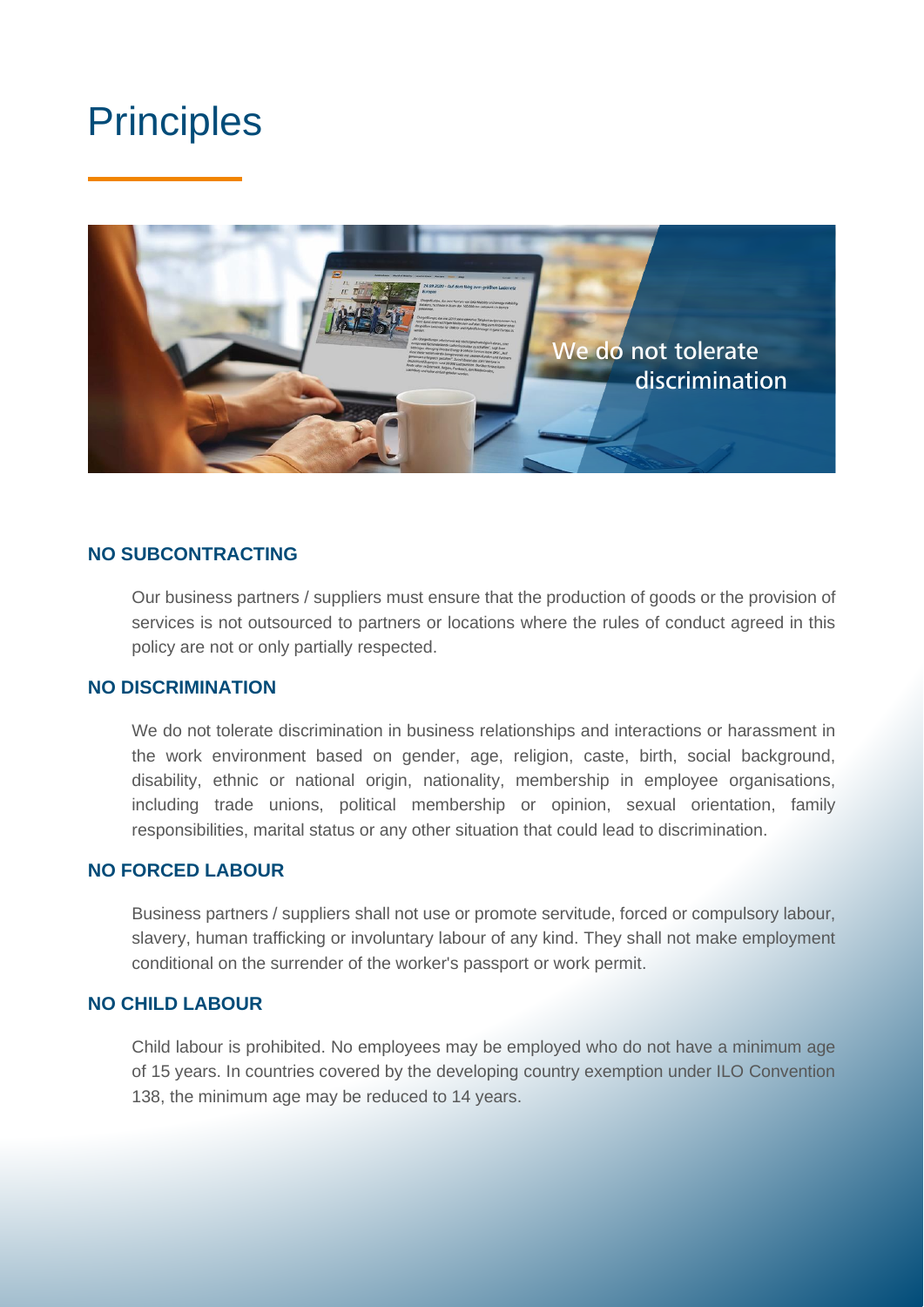

### **PROTECTION FOR YOUNG WORKERS**

When young workers under the age of 18 are employed, they must not work at night or in conditions that affect their health, safety, morale and development. In addition, it must be ensured that business hours do not conflict with school attendance.

#### **EMPLOYMENT**

Work must be performed based on a recognised and documented employment relationship that complies with national law, custom or practice and international labour standards. Employment, development and promotion opportunities shall be based solely on occupational qualifications and performance.

### **SAFE AND HEALTHY WORKPLACE**

All occupational health and safety regulations must be complied with within the framework of national legislation. The employer must ensure the right of workers to healthy working conditions. There must be no risk to life and limb. Vulnerable persons such as young workers, young mothers and pregnant women and persons with disabilities are subject to special protection.

### **REASONABLE WORKING HOURS**

Overtime should remain an exception, be voluntary, be remunerated with a premium and not be associated with significantly higher occupational risks.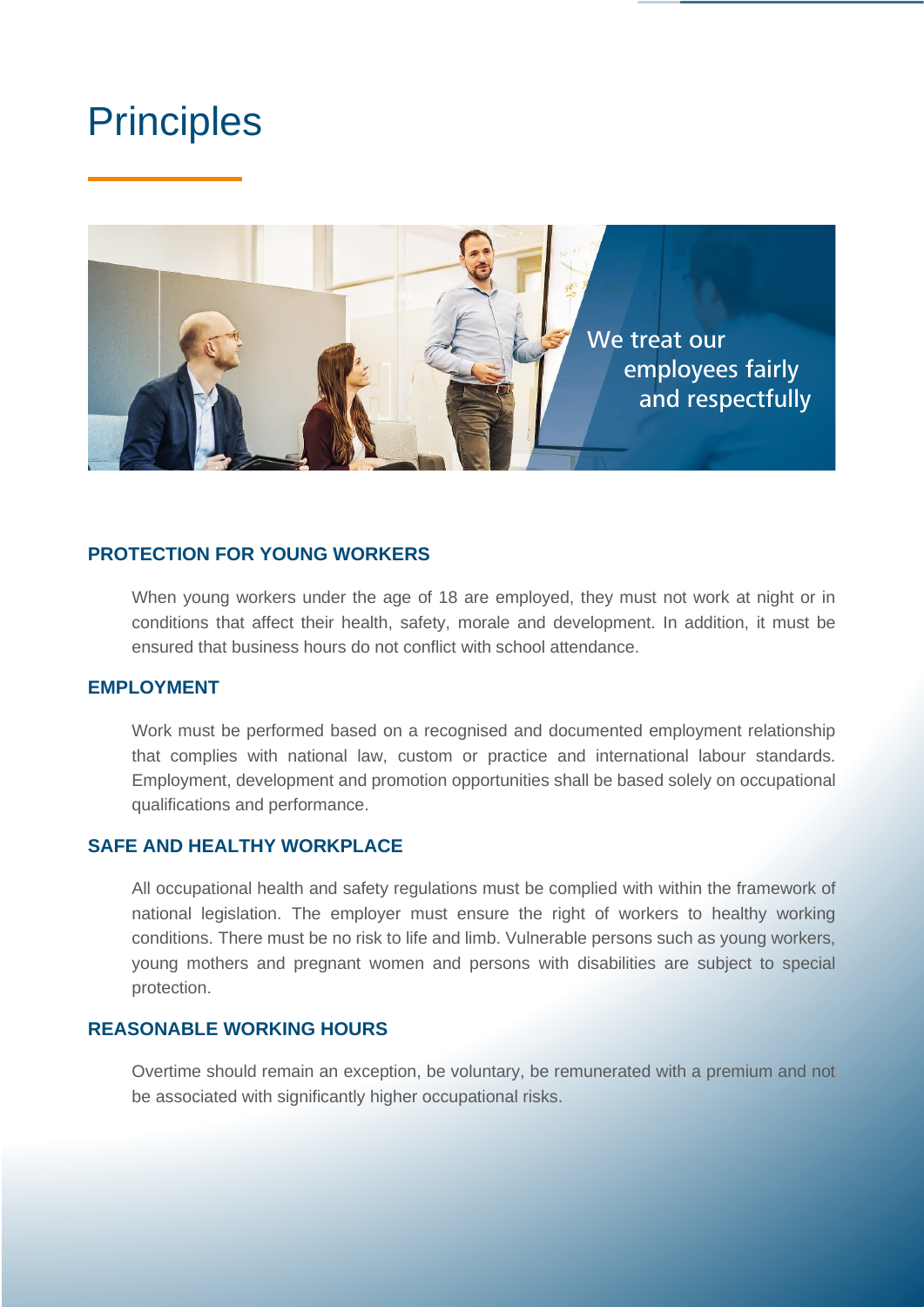

#### **ADEQUATE REMUNERATION**

The right of workers to adequate remuneration must be ensured. Wage levels must reflect workers' qualifications and education levels and be based on normal working hours. Systematic delay of wage payments is not acceptable.

#### **ENVIRONMENTAL PROTECTION**

Business partners undertake to comply with the national minimum requirements for environmental protection and to take necessary measures to prevent environmental damage. Impacts on the environment shall be kept as low as possible. When developing products and services, they must ensure that measures are implemented to reduce the use of resources and that resources are used sparingly.

### **SAFE PRODUCTS AND SERVICES**

Business partner products and services must not endanger people or the environment. They must comply with the prescribed national safety standards.

### **COOPERATION AND TRANSPARENCY**

An open and transparent information policy is an important condition for us. We therefore always expect complete and honest reports. Information must be comprehensible and verifiable.